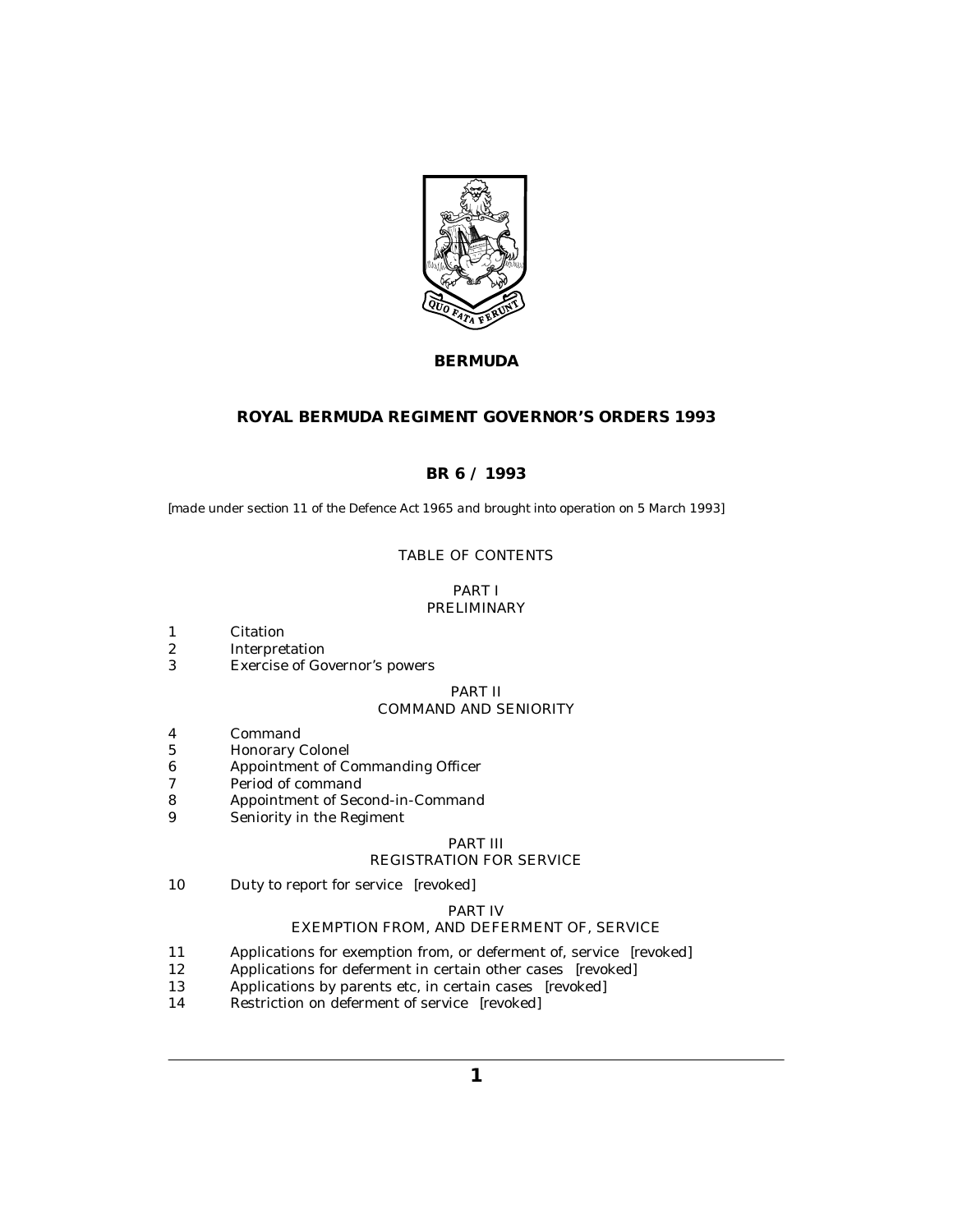# PART V

# [PROMOTION IN THE REGIMENT](#page-4-0)

- [Eligibility for appointment as an officer](#page-4-0) 15
- [Procedure for award of commission](#page-5-0) 16
- [Power to refuse applications in certain cases](#page-5-0) 17
- [Award of commission in special cases](#page-6-0) 18
- [Promotion of officers](#page-6-0) 19
- [Supersession of officers](#page-7-0) 20
- [Gazetting of officers' promotions](#page-7-0) 21
- [Acting appointments of officers](#page-7-0) 22
- [Promotion to warrant officer](#page-7-0) 23
- [Other promotions](#page-8-0) 24
- [Annual reports](#page-8-0) 25

### PART VI [THE PROMOTIONS BOARD](#page-8-0)

- [The Promotions Board](#page-8-0) 26
- [Tenure of Board Members](#page-8-0) 27
- [Meetings, etc](#page-8-0) 28
- **[Secretary](#page-9-0)** 29
- [Reports, etc](#page-9-0) 30
- [Power to regulate proceedings](#page-9-0) 31

# PART VII

# [PERIOD OF SERVICE](#page-9-0)

- [Period of service of volunteers](#page-9-0) 32
- [Normal rules for termination of service](#page-9-0) 33
- [Voluntary resignation or retirement by officers](#page-10-0) 34
- [Voluntary return of officers to active service](#page-11-0) 35
- [Termination of officer's service on medical grounds](#page-11-0) 36
- [Procedure where officer is charged with inefficiency](#page-12-0) 37
- [Procedure where officer is charged with misconduct, etc.](#page-12-0) 38
- [Procedure where warrant officer or senior n.c.o. is charged with inefficiency or](#page-13-0) misconduct, etc 39

# PART VIII

# **[SUPPLEMENTAL](#page-13-0)**

- [Revocation of S.R.& O. No. 6 of 1977](#page-13-0) 40
- [Commencement](#page-13-0) 41

**SCHEDULE** [THE DEFENCE ACT 1965 - MILITARY REGISTRATION](#page-14-0)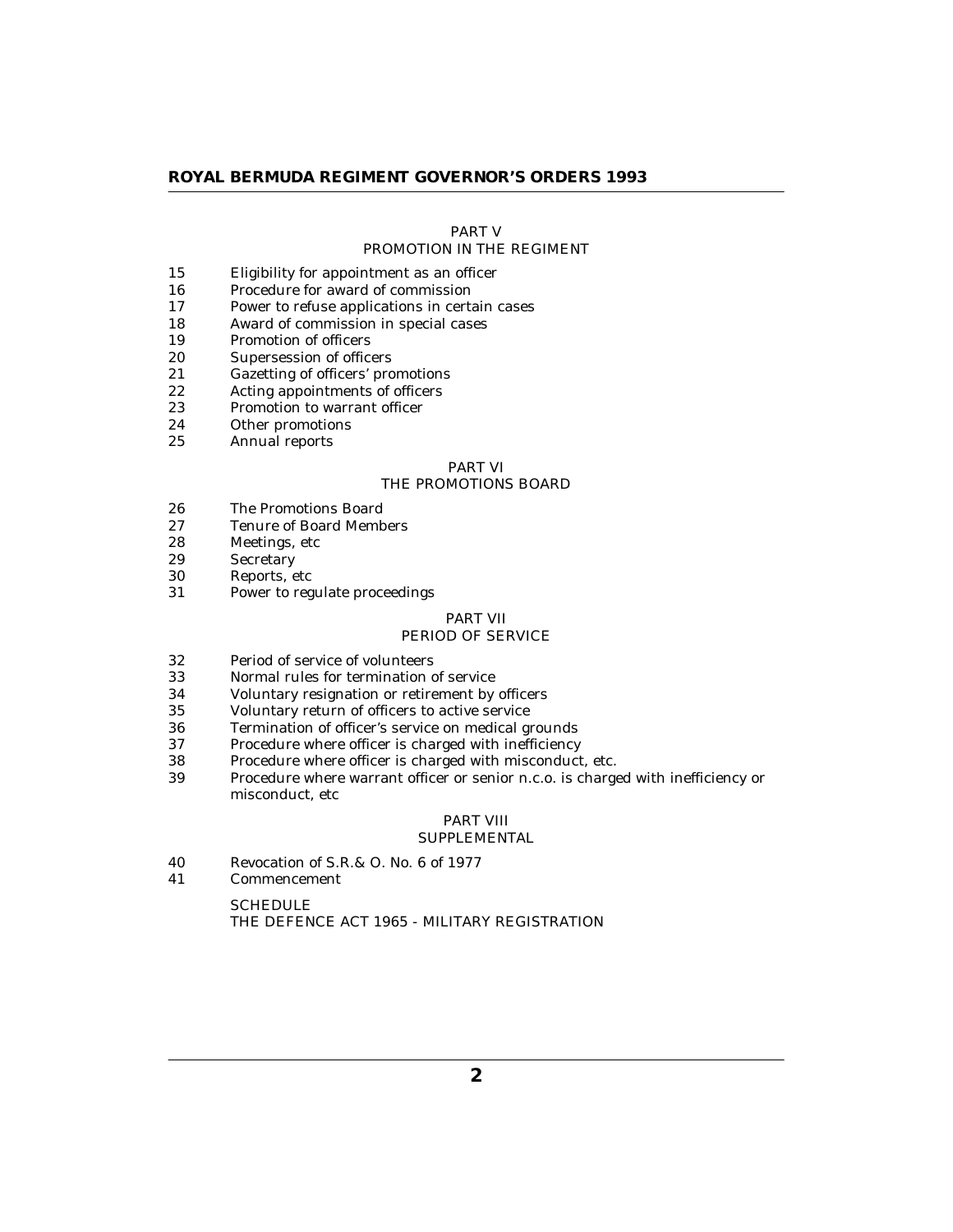# **PART I**

#### **PRELIMINARY**

### <span id="page-2-0"></span>**Citation**

These Orders may be cited as the Royal Bermuda Regiment Governor's Orders 1993. 1

*[Order 1 amended by BR 77 / 2018 Order 2 effective 30 July 2018]*

#### **Interpretation**

In these Orders, unless the context requires otherwise— 2

"the Act" means the Defence Act 1965 ;

"the 1977 Orders" means the Governor's Orders for the Bermuda Regiment 1977;

"serve" means serve in the Regiment, and "service" has a corre-sponding meaning; "specialist officer" means an officer holding—

- (a) the post of Chaplain, Director of Music, Paymaster, Quartermaster or Surgeon; or
- (b) any other post for the time being declared by the Governor to be a specialist post.

**Exercise of Governor's powers**

The powers given to the Governor by these Orders are to be exercised by him in his discretion. 3

#### **PART II**

### **COMMAND AND SENIORITY**

# **Command**

4 (1) The Regiment is under the command of the Commanding Officer.

(2) The Commanding Officer is responsible for the control and administration of the Regiment, subject to the Governor's directions.

### **Honorary Colonel**

The Governor may appoint a person to be the Honorary Colonel of the Regiment, with the rank of Colonel. 5

# **Appointment of Commanding Officer**

6 (1) The Commanding Officer shall be appointed by the Governor acting as far as possible in accordance with the provisions of this Order.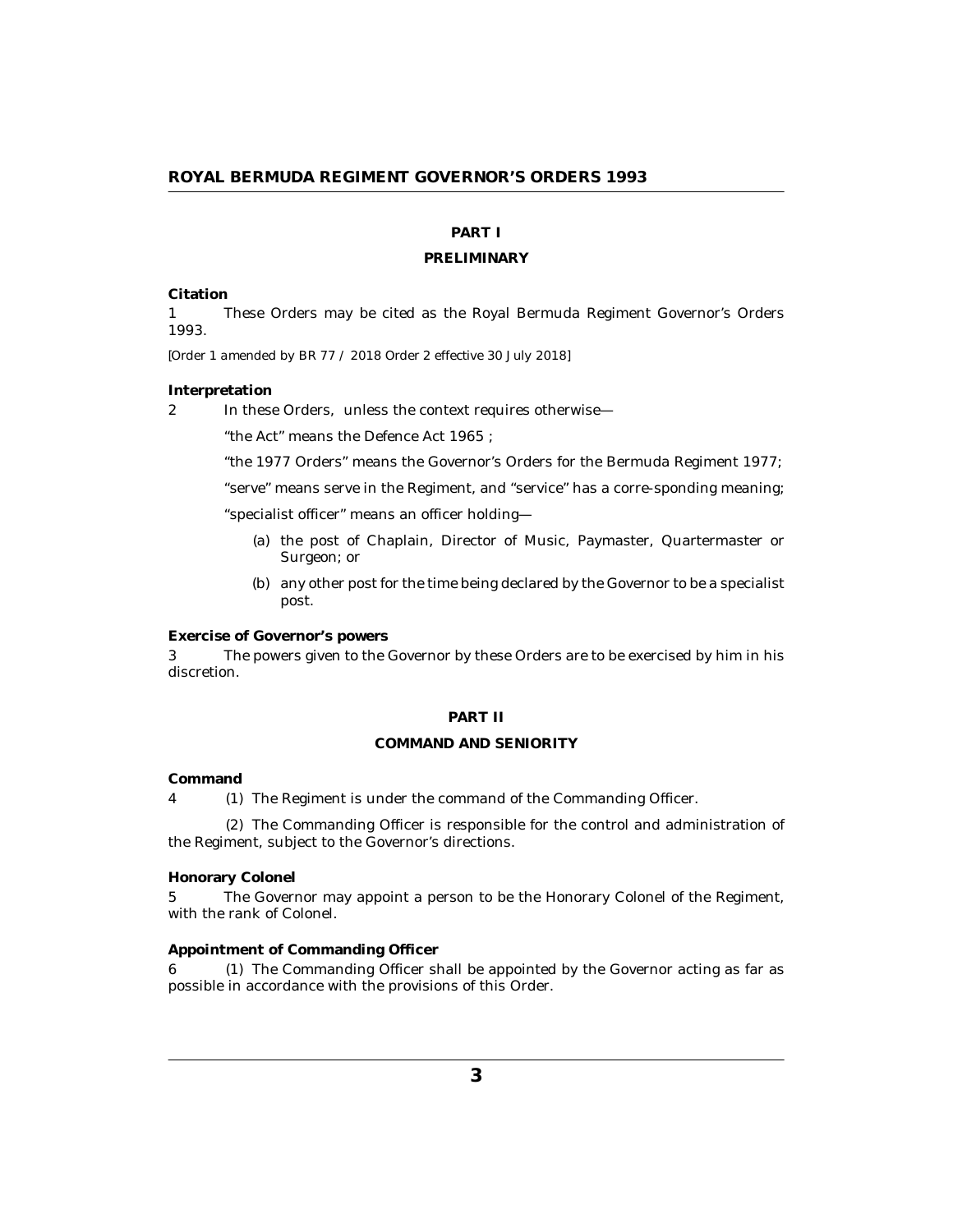<span id="page-3-0"></span>A person shall not be considered for appointment as Commanding Officer (2) unless he has attained the rank of Major.

- The outgoing Commanding Officer shall— (3)
	- (a) furnish to the Promotions Board the annual reports of all Majors that are currently recommended to command; and
	- (b) recommend to the Board the Major whom he considers best suited to be Commanding Officer.

The Promotions Board shall then make its own recommendation to the (4) Governor and, in doing so, shall take into account the outgoing Commanding Officer's recommendation but is not bound by it.

#### **Period of command**

7 (1) Subject to paragraph (2), the period of a Commanding Officer's command shall be not less than two years nor more than three years.

The Governor may, in circumstances considered by him to be exceptional, (2) extend a Commanding Officer's period of command by one or more extensions, but a Commanding Officer's period of command shall not exceed five years in total.

# **Appointment of Second-in-Command**

Order 6 has effect mutatismutandis in relation to the appointment of a Second-in-Command as it has in relation to the appointment of a Commanding Officer, except that - 8

- (a) the reference in sub-paragraph (a) of paragraph (3) of the Order to recommendation to command shall not apply; and
- (b) references to the Commanding Officer shall be substituted for the references in the Order to the outgoing Commanding Officer.

### **Seniority in the Regiment**

-

9 (1) The Commanding Officer has command over all the members of the Regiment, irrespective of seniority.

The Second-in-Command has command over all the members of the Regiment (2) save the Commanding Officer.

The senior officer present has command over all the members of the Regiment (3) in the absence of the Commanding Officer and the Second-in-Command.

Where an officer of one of Her Majesty's regular forces in the United Kingdom (4) has been appointed as a staff officer to, and is acting with the authority of, the Commanding Officer, he has seniority commensurate with that authority.

 $(5)$  Subject to paragraphs  $(1)$  to  $(4)$  of this Order and to paragraph  $(8)$  of Order 16

(a) officers have seniority according to their respective ranks;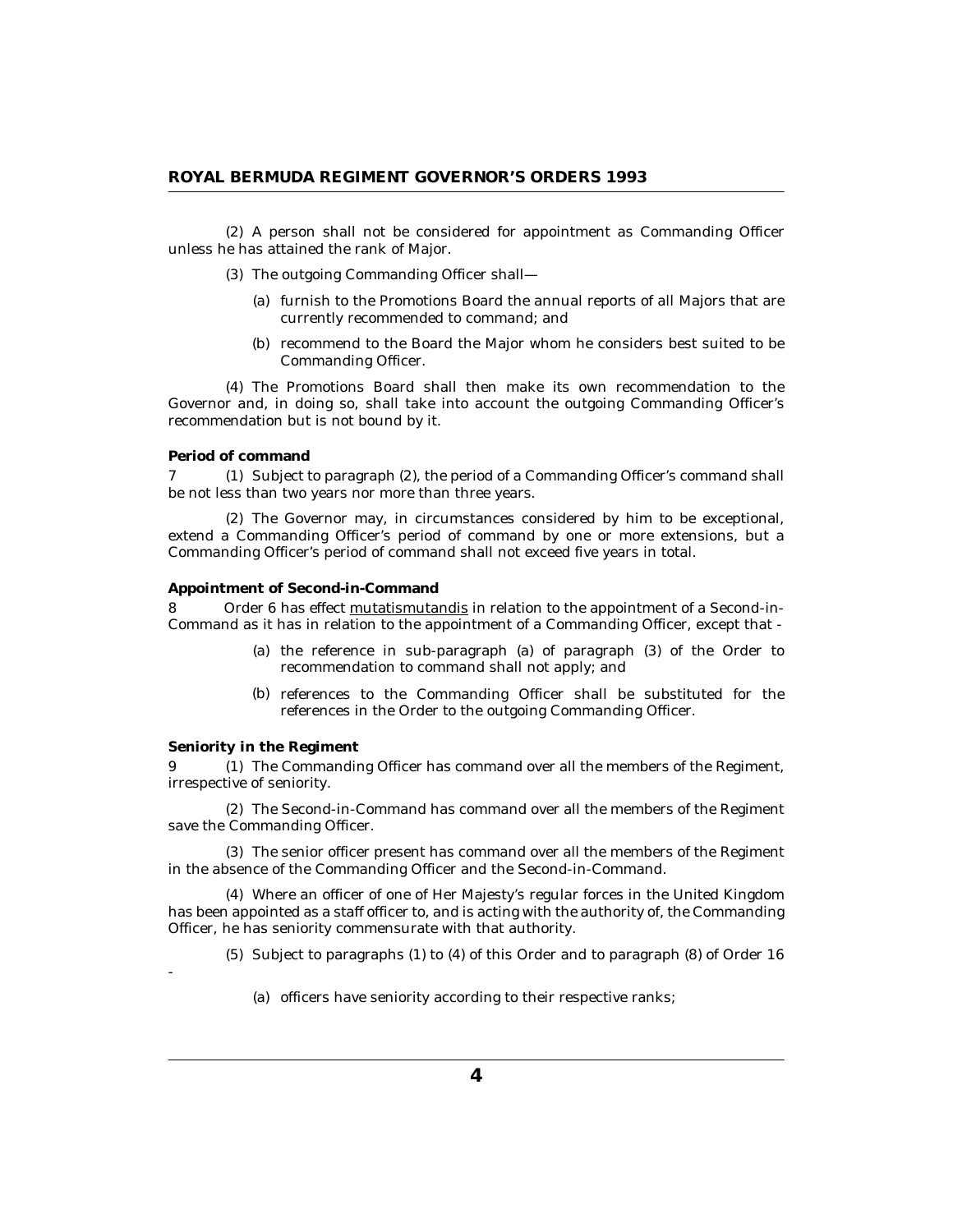- <span id="page-4-0"></span>(b) officers of the same rank have seniority according to their respective dates of appointment;
- (c) officers appointed to the same rank on the same date have seniority according to the order in which their appointments were gazetted.

# **PART III**

# **REGISTRATION FOR SERVICE**

**Duty to report for service**

*[Revoked by 2018 : 33 s. 3]* 10

*[Order 10 revoked by 2018 : 33 s. 3 effective 1 July 2018]*

# **PART IV**

# **EXEMPTION FROM, AND DEFERMENT OF, SERVICE**

**Applications for exemption from, or deferment of, service** *[Revoked by 2018 : 33 s. 3]* 11

*[Order 11 revoked by 2018 : 33 s. 3 effective 1 July 2018]*

**Applications for deferment in certain other cases** *[Revoked by 2018 : 33 s. 3]* 12

*[Order 12 revoked by 2018 : 33 s. 3 effective 1 July 2018]*

**Applications by parents etc, in certain cases** *[Revoked by 2018 : 33 s. 3]* 13

*[Order 13 revoked by 2018 : 33 s. 3 effective 1 July 2018]*

**Restriction on deferment of service**

*[Revoked by 2018 : 33 s. 3]* 14

*[Order 14 revoked by 2018 : 33 s. 3 effective 1 July 2018]*

# **PART V**

## **PROMOTION IN THE REGIMENT**

**Eligibility for appointment as an officer**

A man of the Regiment is, subject to the provisions of this Part, eligible for appointment by the Governor by commission to the lowest rank of officer in the Regiment if he - 15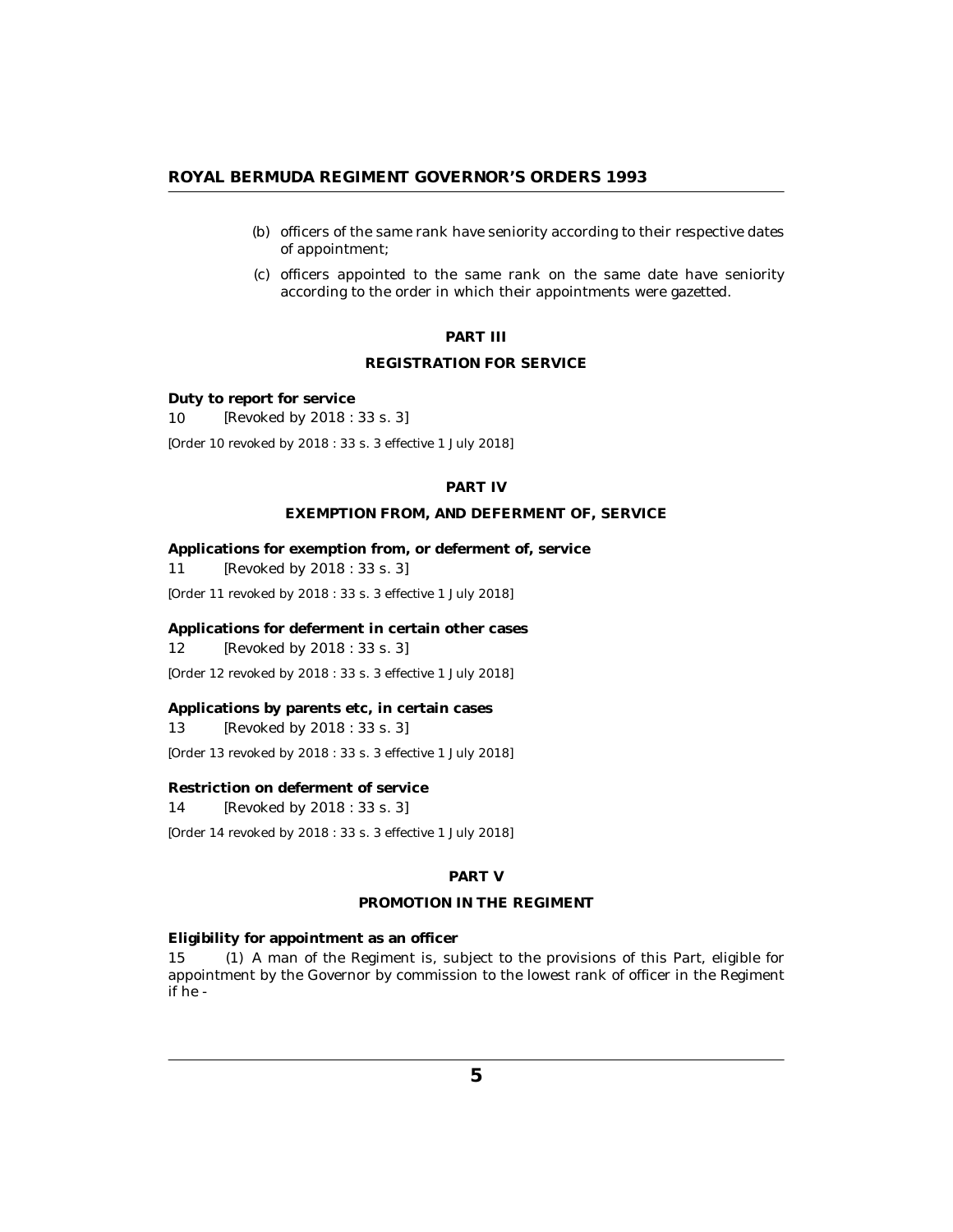- <span id="page-5-0"></span>is a British citizen or a British Dependent Territories citizen (Bermuda); (a) and
- (b) is 18 years of age or over; and
- (c) is physically fit.

The Commanding Officer shall refer to the Defence Medical Board any question (2) as to the physical fitness of a person for the purposes of sub-paragraph (c) of paragraph (1), and that Board shall decide any question so referred.

#### **Procedure for award of commission**

16 (1) This Order states the procedure for the award of a Governor's commission.

 $(2)$  If there is a vacancy in the establishment for officers, the Commanding Officer shall call for persons to volunteer, subject to Order 17, to attend a potential officers selection course and be examined by a selection board.

A selection board for the purposes of paragraph (2) is one appointed by the (3) Commanding Officer and consisting of not fewer than three nor more than four officers of the Regiment presided over by an officer of or above the rank of Major.

The selection board shall select the successful candidate or candidates and (4) recommend him or them to the Commanding Officer for attendance at an approved overseas commissioning course.

The Commanding Officer shall in due course put forward to the Promotions (5) Board the name of every candidate who has passed the approved overseas commissioning course, together with his recommendations in the matter.

The Promotions Board shall recommend to the Governor the name or names of (6) the candidate or candidates for commissioning.

(7) The Governor may then make the requisite appointment or appointments as he may see fit.

The respective seniority of persons commissioned together pursuant to this (8) Order shall be in conformity with their performance on the approved overseas commissioning course, unless the Governor determines otherwise.

The Commanding Officer shall gazette the name of every person awarded a (9) Governor's commission.

### **Power to refuse applications in certain cases**

The Commanding Officer may withhold permission to attend a potential officers selection course from a person who has volunteered as mentioned in paragraph (2) of Order 16. 17

Where the Commanding Officer withholds permission under paragraph (1), he (2) shall give the person concerned his reasons.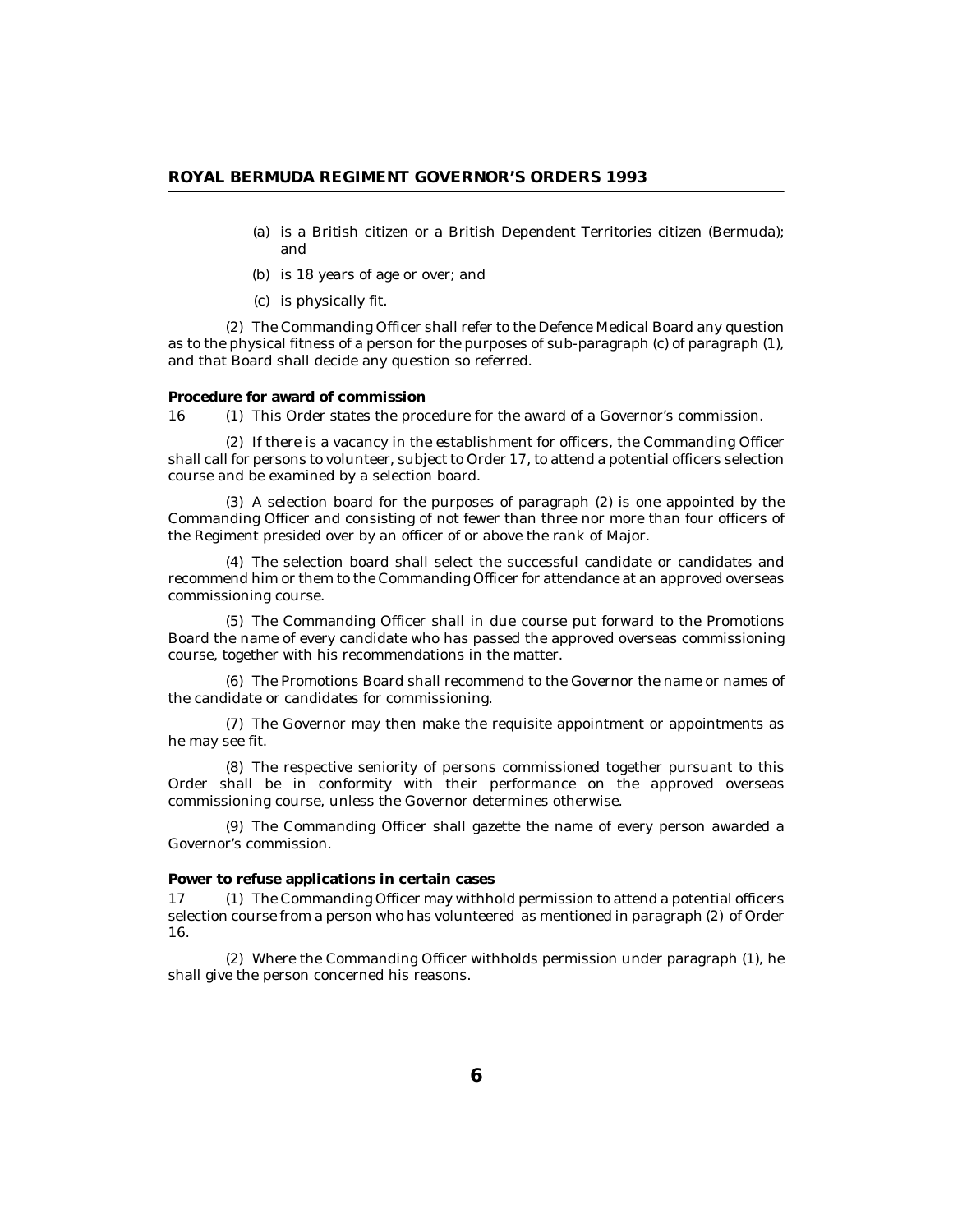<span id="page-6-0"></span>(3) A person from whom permission is withheld under paragraph (1) may within twenty-one days of receiving the Commanding Officer's reasons under paragraph (2) appeal to the Promotions Board against the decision.

The Promotions Board may reject or allow an appeal under paragraph (3), and (4) shall in either event communicate its decision on the appeal to the Commanding Officer, who shall then act in conformity with the Board's decision.

### **Award of commission in special cases**

18 (1) Notwithstanding Orders 16 and 17, the Governor may, in a case to which this Order applies, award a commission to a person under the procedure set forth in this Order.

This Order applies to the case where the Commanding Officer is of opinion that (2) a person has qualifications entitling him to special consideration for the grant of a commission.

- (3) In a case to which this Order applies—
	- (a) a person may be awarded a commission without attending a potential officers selection course or going before a selection board;
	- (b) a person may be appointed to a rank higher than that of Second Lieutenant.

(4) In a case to which this Order applies, the Commanding Officer shall make a recommendation to the Promotions Board, which shall consider the recommendation and then make its own recommendation to the Governor.

### **Promotion of officers**

19 (1) The Governor may at any time promote an officer to a higher rank under the procedure set forth in this Order.

(2) The Commanding Officer shall make the requisite recommendation to the Promotions Board, which shall consider the recommendation and then make its own recommendation to the Governor.

- (3) The rules of eligibility for the purposes of this Order are as follows
	- a Second Lieutenant is eligible for promotion to Lieutenant if he has served (a) one year as a Second Lieutenant;
	- a Lieutenant is eligible for promotion to Captain if he has served three years (b) as a Lieutenant and has passed a Lieutenant to Captain promotion examination;
	- a Captain is eligible for promotion to Major if he has served four years as (c) a Captain and has been certified by the commandant of an overseas company commanders course as having satisfactorily completed that course;
	- a specialist officer (d)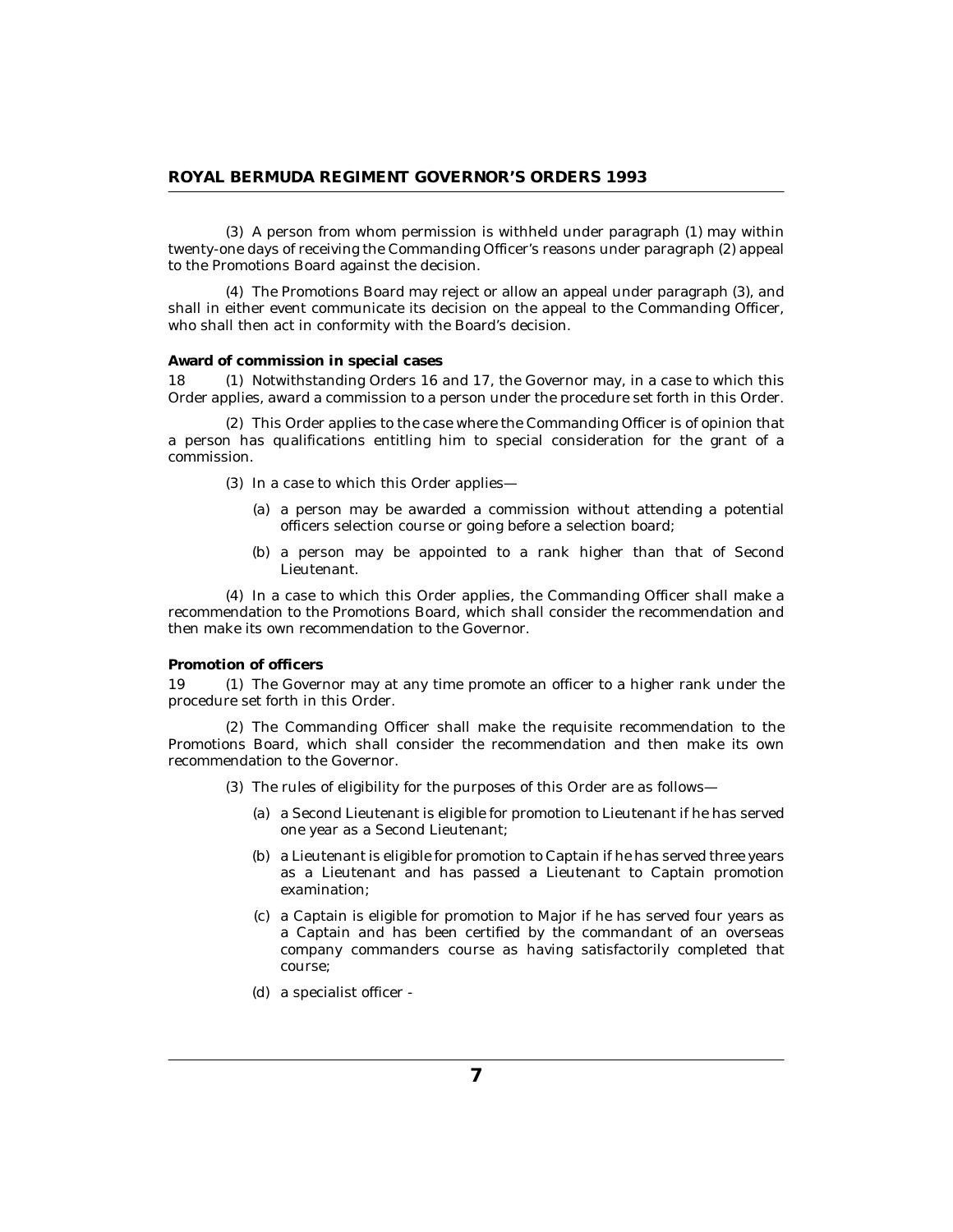- <span id="page-7-0"></span>if of or above the age of 30 and not already a Captain, is eligible for (i) promotion to Captain after three years commissioned service in his speciality;
- (ii) if not already a Major, is eligible for promotion to Major after five years as a Captain;
- may not be promoted to a rank higher than Major; and (iii)
- (iv) may be exempted by the Commanding Officer from any or all military training outside his speciality.

## **Supersession of officers**

20 (1) Where an officer is to be superseded for promotion, the Commanding Officer shall inform him -

- (a) of the reasons for his proposed supersession; and
- (b) of his right to an interview with the Governor about the proposed supersession,

before notice of the promotion or appointment involving his supersession is published.

 $(2)$  An officer intending to exercise his right to an interview under paragraph  $(1)$ shall make application for that purpose to the Commanding Officer.

#### **Gazetting of officers' promotions**

The Commanding Officer shall gazette every substantive promotion of an officer. 21

### **Acting appointments of officers**

The Commanding Officer may at any time appoint an officer to an acting rank to fill a vacancy temporarily.  $22<sub>2</sub>$ 

 $(2)$  A person may be appointed under paragraph  $(1)$  to a rank which he is not qualified to hold substantively.

The Commanding Officer may at any time relieve an officer of his acting rank. (3)

The holding of an acting rank does not affect an officer's substantive rank or (4) seniority.

### **Promotion to warrant officer**

23 (1) The Governor may at any time promote a senior non-commissioned officer to be a warrant officer under the procedure set forth in paragraph (2).

(2) The Commanding Officer shall make the requisite recommendation to the Promotions Board, which shall consider the recommendation and then make its own recommendation to the Governor.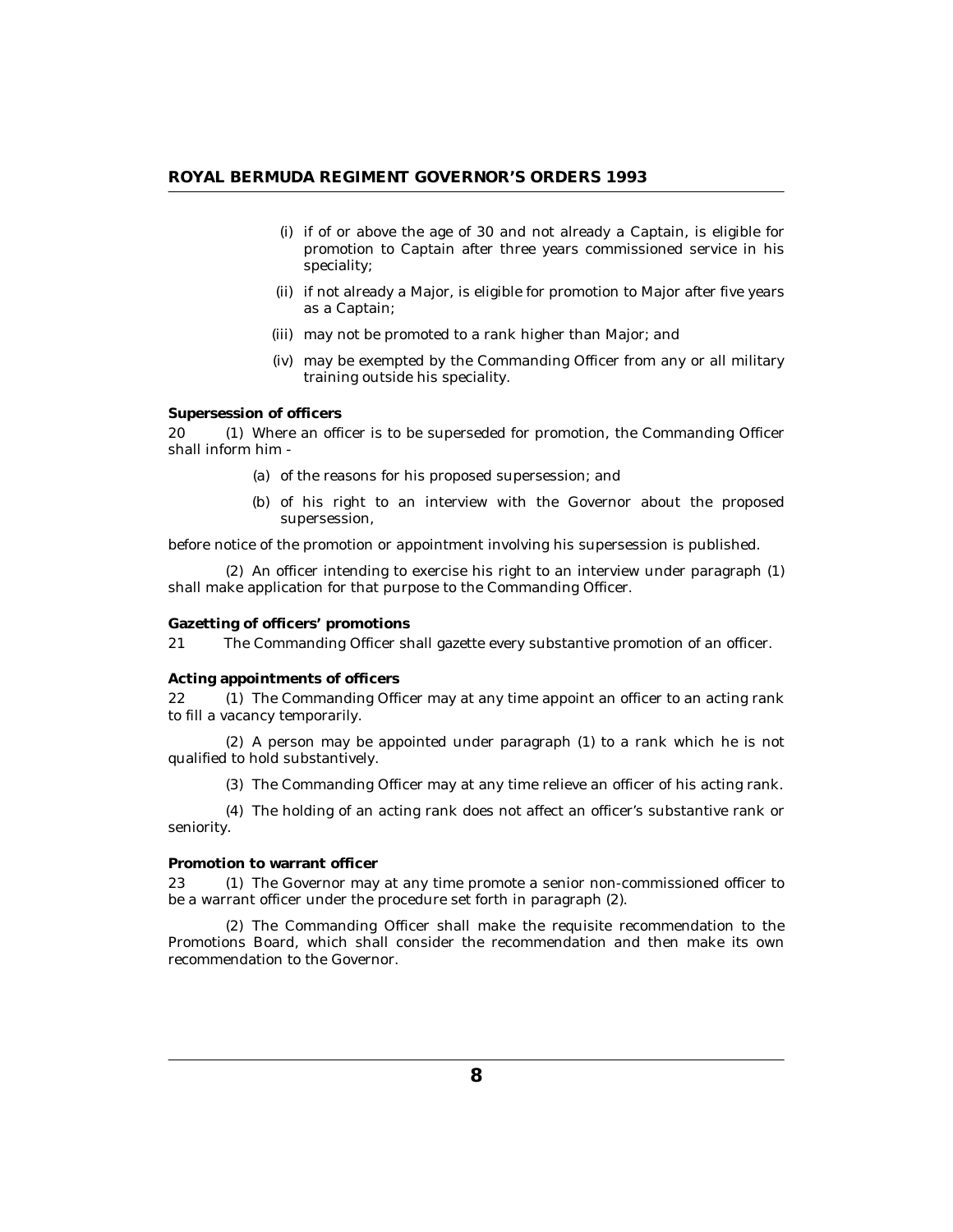### <span id="page-8-0"></span>**Other promotions**

Subject to Orders 15 to 23 above, promotion of a member of the Regiment is in the power of the Commanding Officer. 24

#### **Annual reports**

The Commanding Officer shall not later than 1st July in every year submit to the Governor, as the senior reporting officer, a report in writing, to be called an "annual report", on the conduct and efficiency of every officer, warrant officer and senior non-commissioned officer. 25

# **PART VI**

## **THE PROMOTIONS BOARD**

#### **The Promotions Board**

There shall continue to be a Promotions Board, with the constitution and functions set forth in these Orders. 26

The Board shall consist of a Chairman, and not fewer than four nor more than (2) six other members, appointed by the Governor.

### **Tenure of Board Members**

27 (1) A member of the Board holds office for a term of one year from the date of his appointment.

 $(2)$  If the Governor is of opinion that a member of the Board has become unfit or unable to continue as a member of the Board, he shall so declare by notice in writing to the Chairman, and that member's membership thereupon determines.

A member of the Board may resign at any time by notice in writing to the (3) Governor.

A person appointed to fill the place of a member ceasing to be a member by (4) virtue of paragraph (2) or (3) holds office for the un-expired portion only of that member's term.

(5) A past member of the Board may be re-appointed.

#### **Meetings, etc**

28 (1) The Chairman or, failing him, such member of the Board as the Chairman may select, shall preside over meetings of the Board.

(2) Three members form a quorum for meetings of the Board.

(3) An act of the Board is not invalid by reason only of a vacancy in the Board's membership or a defect in a member's appointment.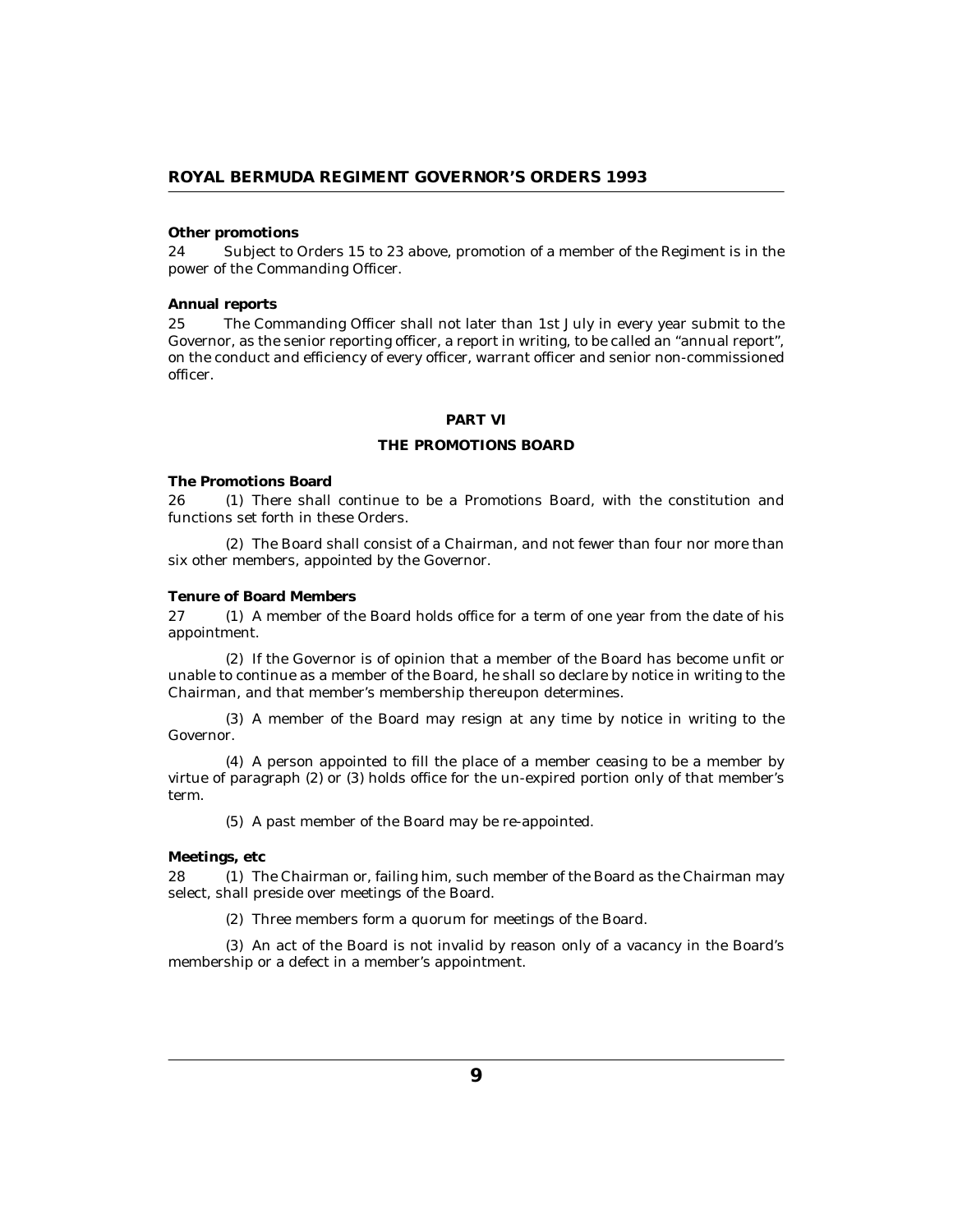<span id="page-9-0"></span>Any question for decision by the Board shall be decided by a majority of the (4) members present and voting. Each member present has one vote except that the person presiding has a second vote if there is a tie.

### **Secretary**

The Governor shall appoint a secretary to the Board, who shall keep minutes in proper form. 29

### **Reports, etc**

The Board shall furnish the Governor with such returns and other information regarding the activities of the Board as he may from time to time require. 30

**Power to regulate proceedings**

Subject to this Order, the Board may regulate its proceedings as it sees fit. 31

### **PART VII**

# **PERIOD OF SERVICE**

**Period of service of volunteers**

A volunteer may be enlisted, or, in the case of a person who is serving and wishes to serve beyond the period referred to in subsection (1) of section 28 of the Act, be reengaged, for periods in each case not exceeding four years at the Commanding Officer's discretion. 32

**Normal rules for termination of service**

This Order governs the termination of service in any case where termination of service is not otherwise regulated by the Act or these Orders. 33

(2) Subject to this Order, the service of a man of the Regiment terminates either—-

- (a) on his reaching the age of  $55$ ; or
- (b) on his completing 25 years of service,

whichever of those events first occurs.

(2A) Notwithstanding paragraph (2), on request by a man of the Regiment to continue his service—

- beyond the age of 55 years; or (a)
- (b) beyond 25 years of service,

the Commanding Officer, if he considers that it is in the interests of the Regiment, may with the written confirmation of the Governor, extend the man of the Regiment's service for periods of up to one year at a time, but not beyond his sixtieth birthday.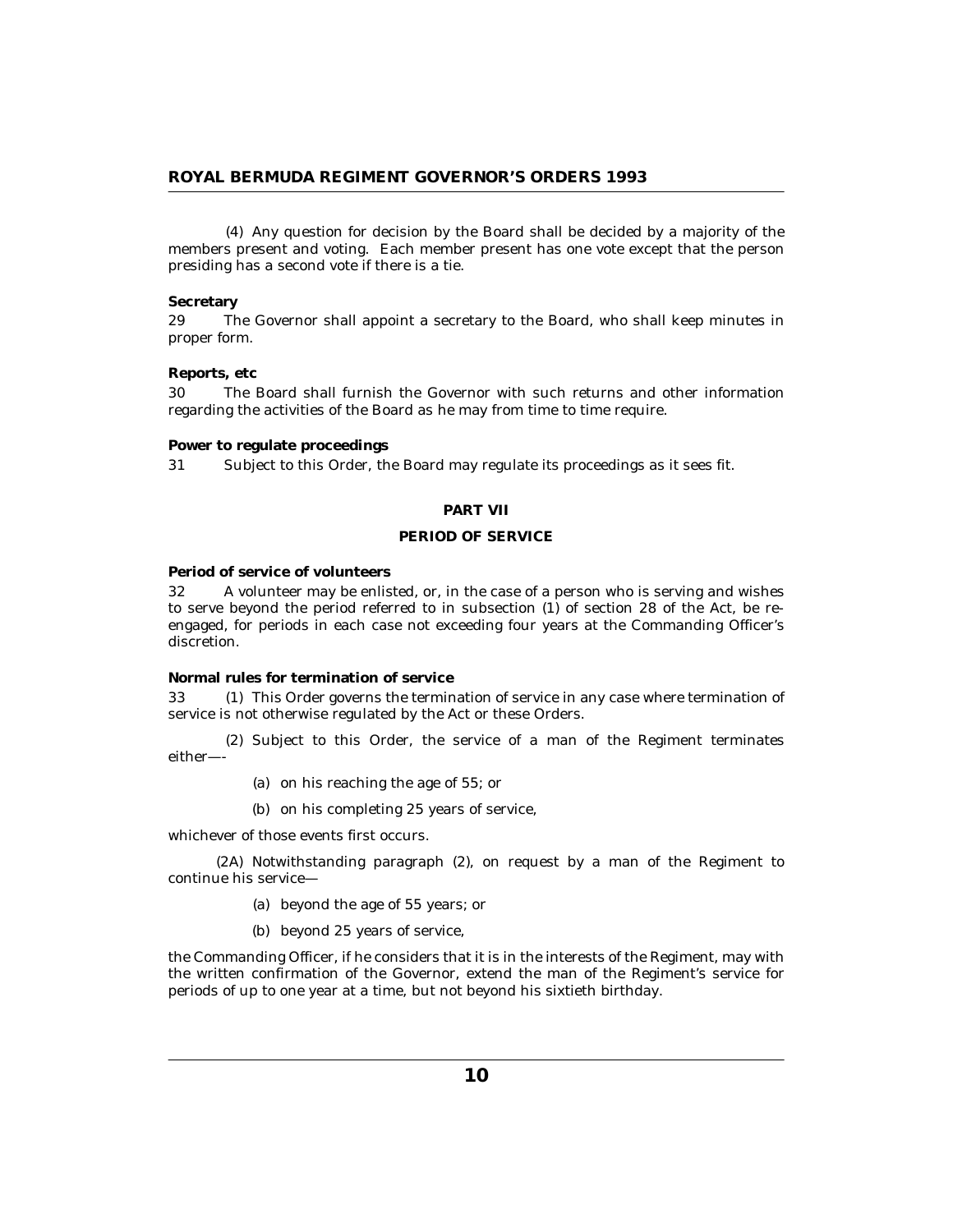<span id="page-10-0"></span>(3) Subject to paragraph (4), a Lieutenant's service terminates on his reaching the age of 35.

If the Commanding Officer considers that it is in the interests of the Regiment (4) that a Lieutenant should continue to serve after he has reached the age of 35, he shall make a recommendation for the purpose to the Promotions Board, which shall consider the recommendation and then make its own recommendation in the matter to the Governor.

(5) Subject to paragraph (6), a Captain's service terminates on his reaching the age of 45.

(6) Paragraph (4) applies in relation to a Captain mutatismutandis as it applies in relation to a Lieutenant, except that the Commanding Officer's recommendation on a Captain must be accompanied by a medical and fitness report on the officer by the Defence Medical Board.

(7) Subject to paragraphs (8) and (9), a specialist officer's service terminates on his reaching the age of 60.

(8) Notwithstanding paragraph (7), on request by a specialist officer to continue his service beyond the age of 60 years, the Commanding Officer, if he considers that it is in the interests of the Regiment, may recommend to the Governor, and the Governor may then direct, that the specialist officer's service be extended for periods of up to one year at a time, but not beyond his sixty-fifth birthday.

The Commanding Officer may at any time recommend to the Governor, and the (9) Governor may then determine, that a specialist officer who is not a member of the Regiment's permanent staff shall resign his commission or retire, whether or not he has reached the age of 60.

 $(10)$  Paragraphs  $(2)$  to  $(9)$  of this Order do not apply in relation to a person who immediately before the date of commencement of these Orders was—

- (a) a contributor as defined in subsection  $(1)$  of section 2 of the Public Service Superannuation Act 1981 ; and
- (b) either
	- below the rank of Lieutenant; or (i)
	- above the rank of Captain, (ii)

in the Regiment; and, instead, Order 22 of the 1977 Orders as in force immediately before that date shall, in so far as that Order then had effect in relation to him, continue in force in relation to him on and after that date notwithstanding its revocation by Order 40 of these Orders.

*[Order 33 amended by BR 77 / 2018 Order 3 effective 30 July 2018]*

**Voluntary resignation or retirement by officers**

This Order governs the case of an officer who wishes of his own motion to resign his commission or to retire. 34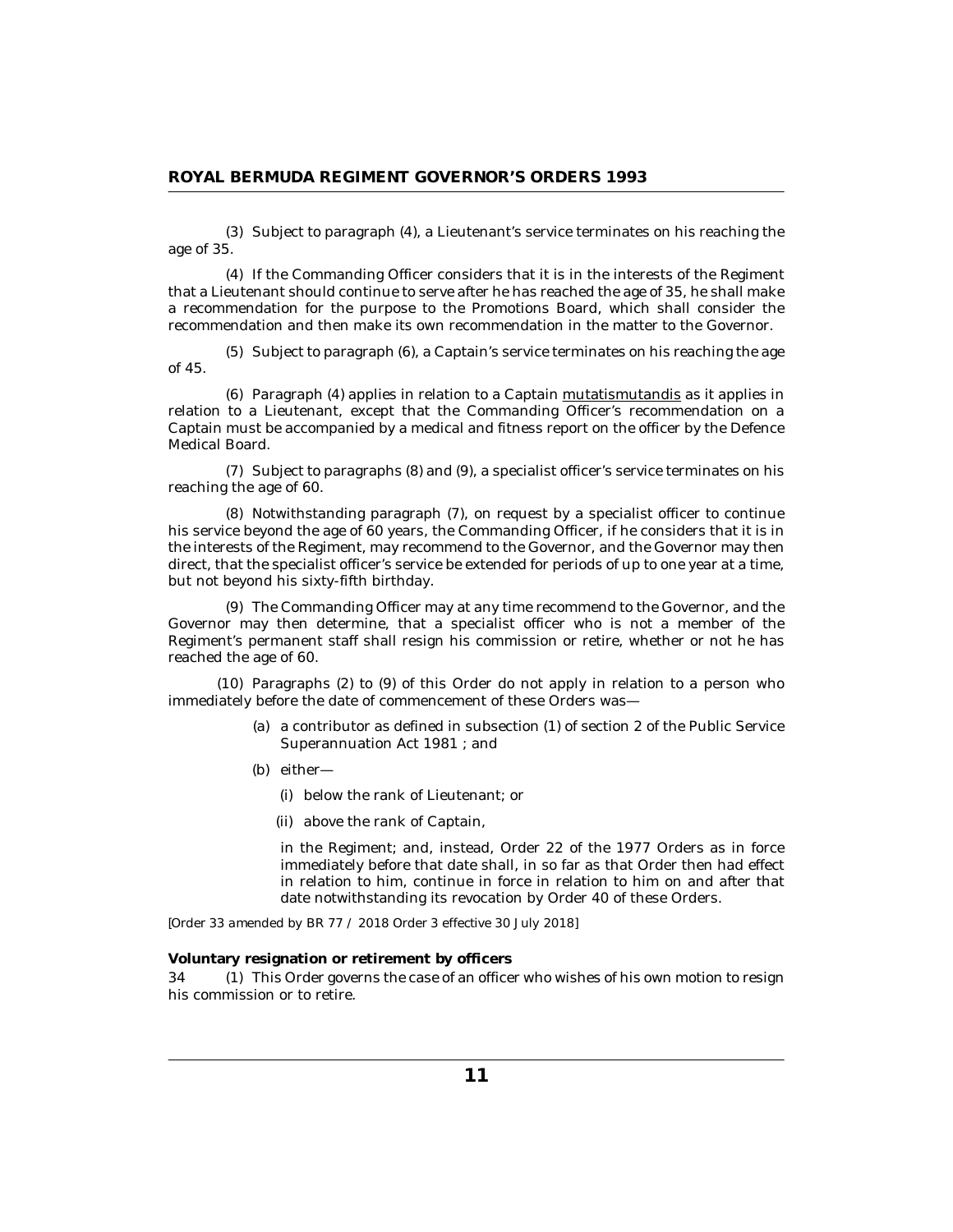<span id="page-11-0"></span>(2) Such an officer shall make application in writing for the purpose to the Governor through the Commanding Officer.

(3) An officer who has served as an officer for ten years or more is entitled to retire.

(4) An officer who has served as an officer for three years or more but less than ten years may resign his commission with the Governor's permission.

(5) An officer who has served as an officer for less than three years may resign his commission with the Governor's permission if in the Governor's opinion there are exceptional reasons warranting that course.

**Voluntary return of officers to active service**

35 (1) This Order governs the case where an officer—

- (a) has resigned his commission and wishes to be re-commissioned; or
- (b) has retired and wishes to return to the active list.

(2) Such an officer shall make application in writing for the purpose to the Governor through the Commanding Officer, who shall refer the application to the Promotions Board with his recommendation. The Promotions Board shall consider the Commanding Officer's recommendation and shall then make its own recommendation to the Governor.

- $(3)$  An application cannot be made under paragraph  $(2)$ 
	- by a specialist officer who is 55 years of age or older; or (a)
	- by any other officer who is 45 years of age or older. (b)

The Governor may, after considering a recommendation made pursuant to (4) paragraph (2), grant such an application.

**Termination of officer's service on medical grounds**

36 (1) If the Commanding Officer has reason to believe that an officer is medically unfit to perform his duties, he shall order him to undergo a medical examination by the Defence Medical Board.

The report of the Defence Medical Board upon such an examination shall place (2) the examined officer in one of the following grades—

Grade I: fit for all duties;

Grade II: fit for administrative duties only, but with the possibility of being placed in Grade I within twelve months;

Grade III: fit for administrative duties only, and unlikely ever to be placed in Grade I or II;

Grade IV: unfit to serve in any capacity.

Where the Defence Medical Board places an examined officer in Grade III, the (3) Commanding Officer shall recommend to the Governor through the Promotions Board whether the officer's service should be terminated; and the Governor shall after obtaining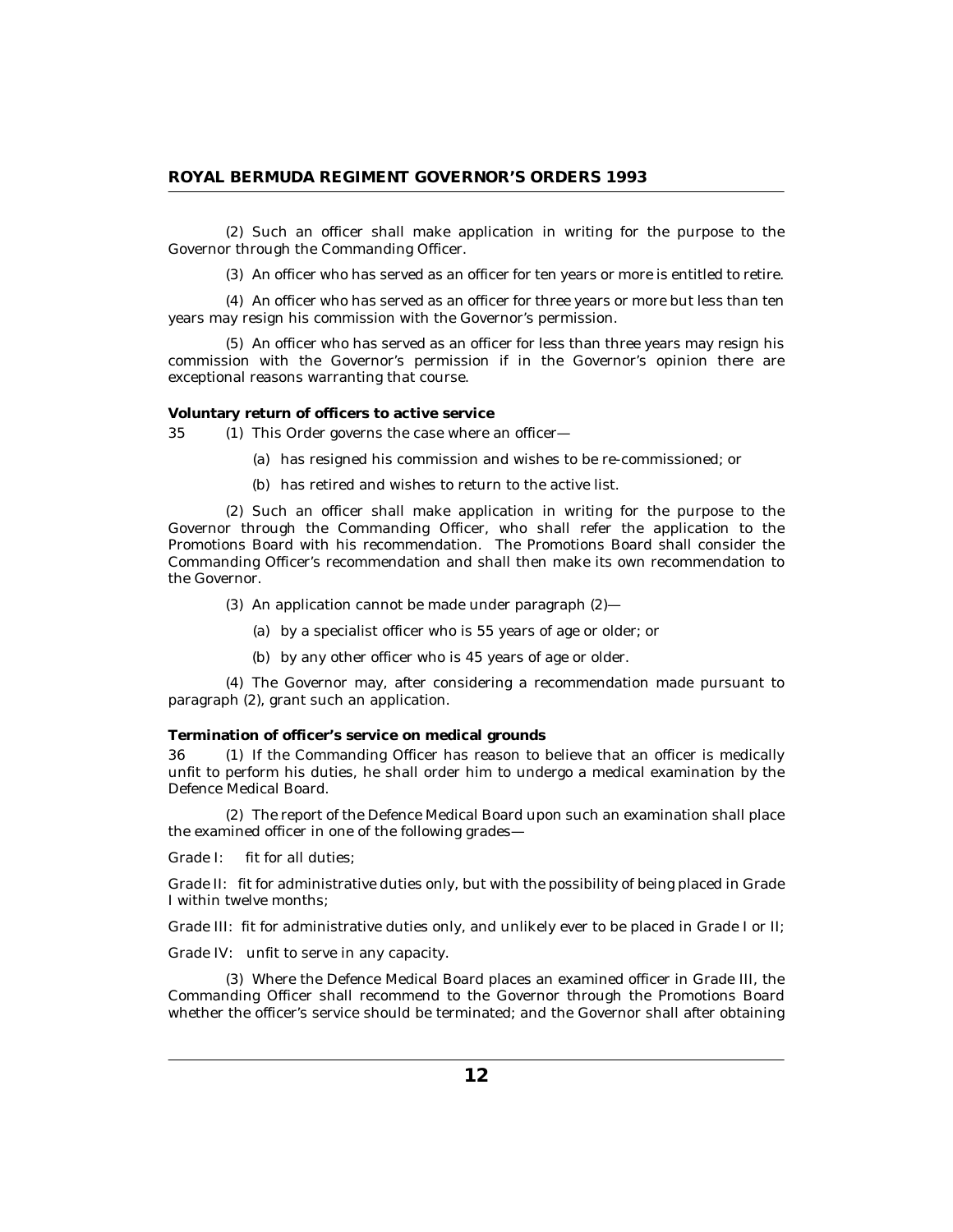<span id="page-12-0"></span>the advice of the Promotions Board determine whether and, if so, when the examined officer's service shall be terminated.

Where the Defence Medical Board places an examined officer in Grade IV, the (4) officer's service shall terminate on such date as the Commanding Officer determines.

**Procedure where officer is charged with inefficiency**

37 (1) If the Commanding Officer considers that an officer has become inefficient to the point where, in the Commanding Officer's opinion, the exercise of the Governor's powers under section 31 of the Act is or may be justified, then he shall make a report on the matter to the Promotions Board.

(2) A report under paragraph  $(1)$  shall be accompanied by-

- all annual reports made on the officer in question; and (a)
- (b) the Commanding Officer's recommendation for dealing with the case,

and shall also be signed by the officer himself.

An officer on whom a report is made under paragraph (1) has the right to appear (3) before, and make representations to, the Promotions Board in his own defence against any allegations made against him in that report, and the Board shall take any such representations into account.

Where the Promotions Board receives a report under paragraph (1), it shall (4) make to the Governor such recommendations concerning the case as it thinks fit and, if the case is one where the Governor is minded to exercise his powers under section 31 of the Act in relation to the officer in question, he shall take the Commanding Officer's report and the Board's recommendations into account before he exercises those powers.

**Procedure where officer is charged with misconduct, etc.**

38 (1) If the Commanding Officer considers that an officer has committed neglect of duty or misconduct of such a kind that, in the Commanding Officer's opinion, the exercise of the Governor's powers under section 31 of the Act is or may be justified, then the Commanding Officer shall make a report on the matter to the Governor.

- (2) A report under paragraph  $(1)$  shall be accompanied by
	- all annual reports made on the officer in question; and (a)
	- (b) the Commanding Officer's recommendations for dealing with the case,

and shall also be signed by the officer himself.

Where the Governor receives a report under paragraph (1) and the case is one (3) where he is minded to exercise his powers under section 31 of the Act in relation to the officer in question, he shall take the contents of the report into account before he exercises those powers.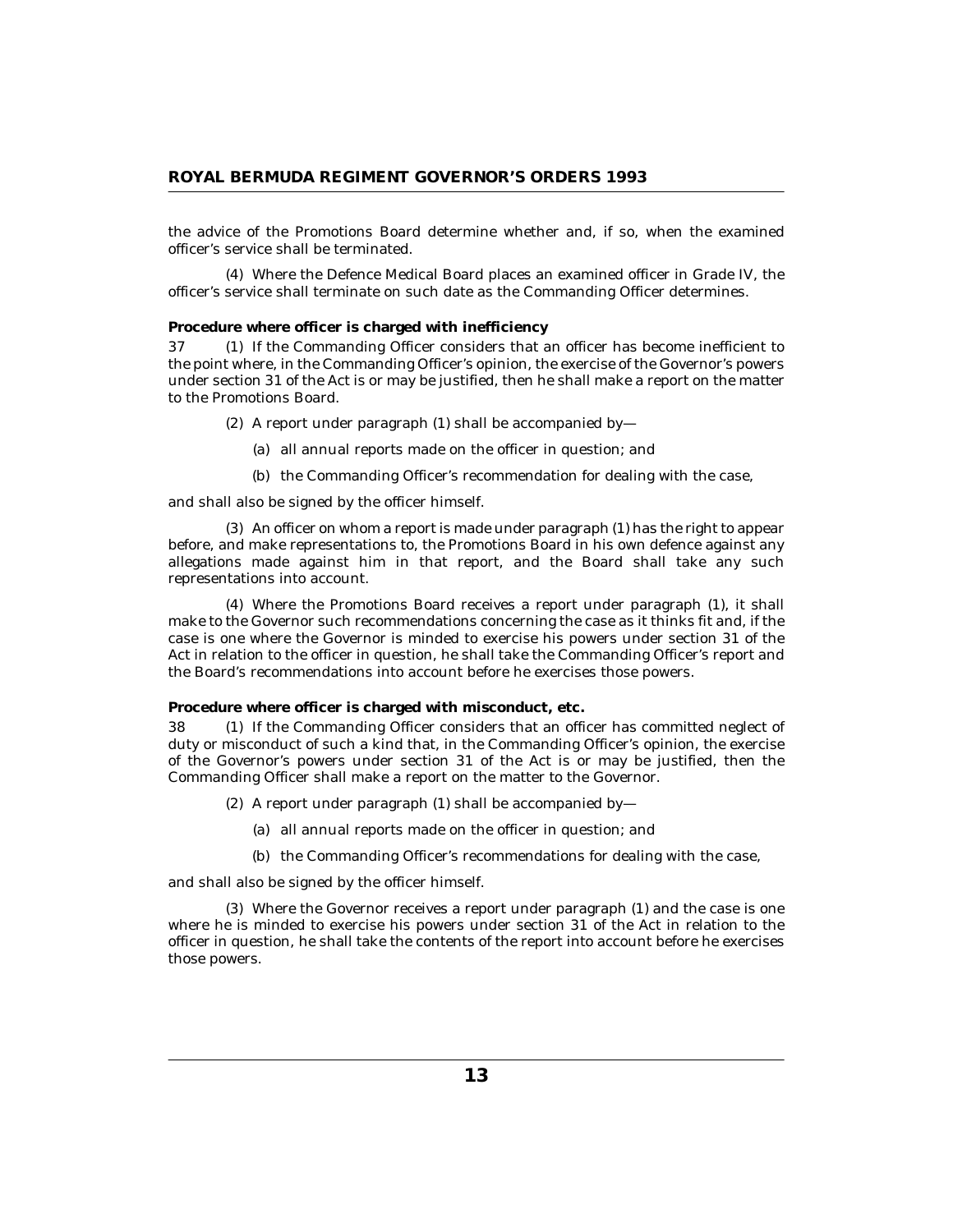<span id="page-13-0"></span>**Procedure where warrant officer or senior n.c.o. is charged with inefficiency or misconduct, etc**

Where a warrant officer or a senior non-commissioned officer has been 39 (1) discharged by the Commanding Officer under subsection (1) of section 29 of the Act, this Order has effect pursuant to subsection (2) of that section to afford to the warrant officer or senior non-commissioned officer concerned a right of appeal.

(2) An appeal under this Order shall be made to the Governor through the Promotions Board, before which the discharged warrant officer or senior non-commissioned officer has the right to appear and make representations in his own behalf, and which otherwise may hear evidence, examine documents and otherwise regulate the Board's procedure.

Upon the conclusion of its proceedings under paragraph (2), the Board shall (3) make such recommendations as it thinks fit to the Governor, who may thereupon determine the appeal.

# **PART VIII**

# **SUPPLEMENTAL**

**Revocation of S.R.& O. No. 6 of 1977** The 1977 Orders are revoked. 40

**Commencement**

These Orders come into operation on 1st April 1993. 41